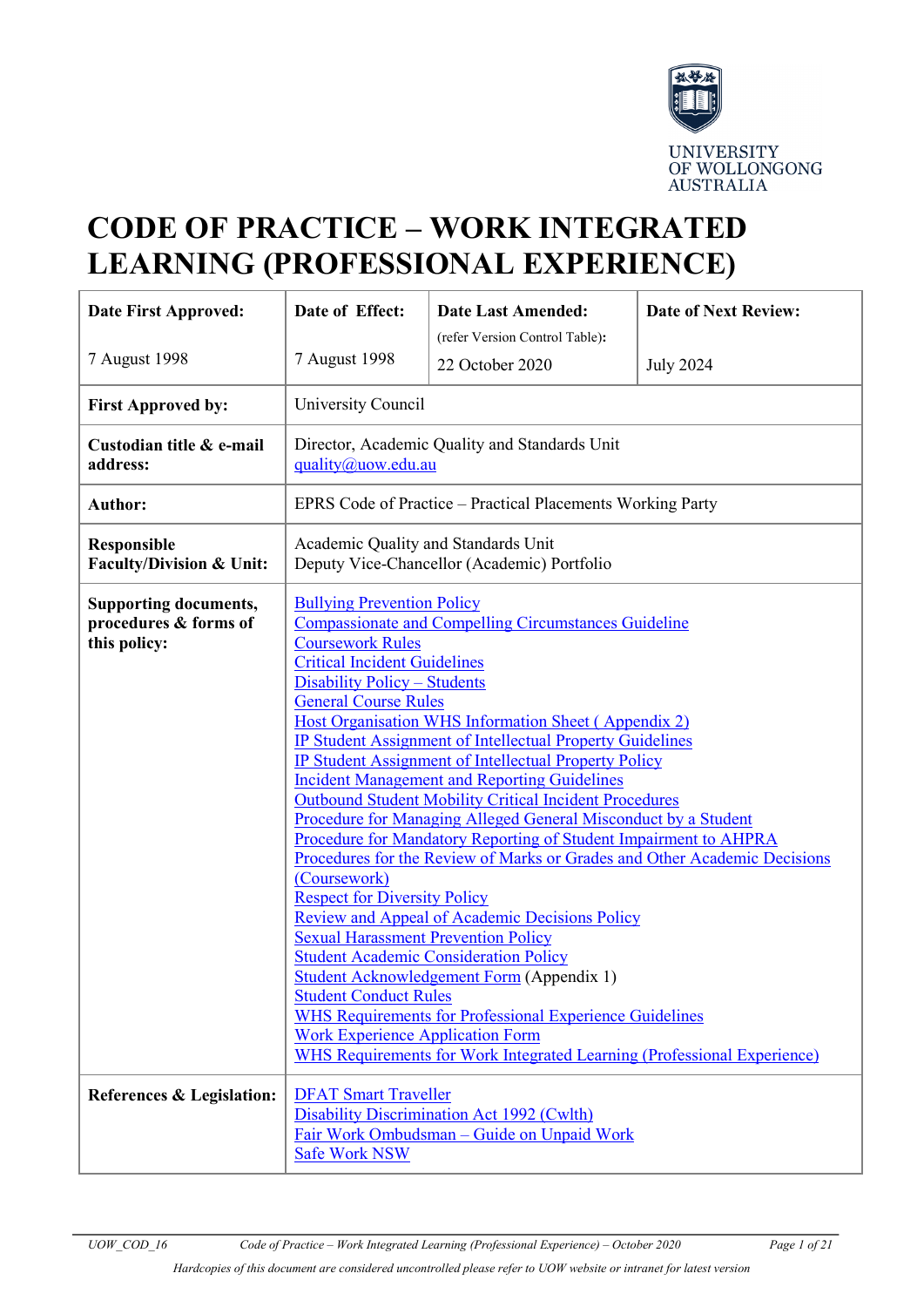

| - -<br>.<br>$-20$<br>ublic<br>тепс<br>$\cdot$<br>. |  |
|----------------------------------------------------|--|
|----------------------------------------------------|--|

Submit your feedback on this policy document using the [Policy Feedback Facility.](http://www.uow.edu.au/about/policy/feedback/index.html)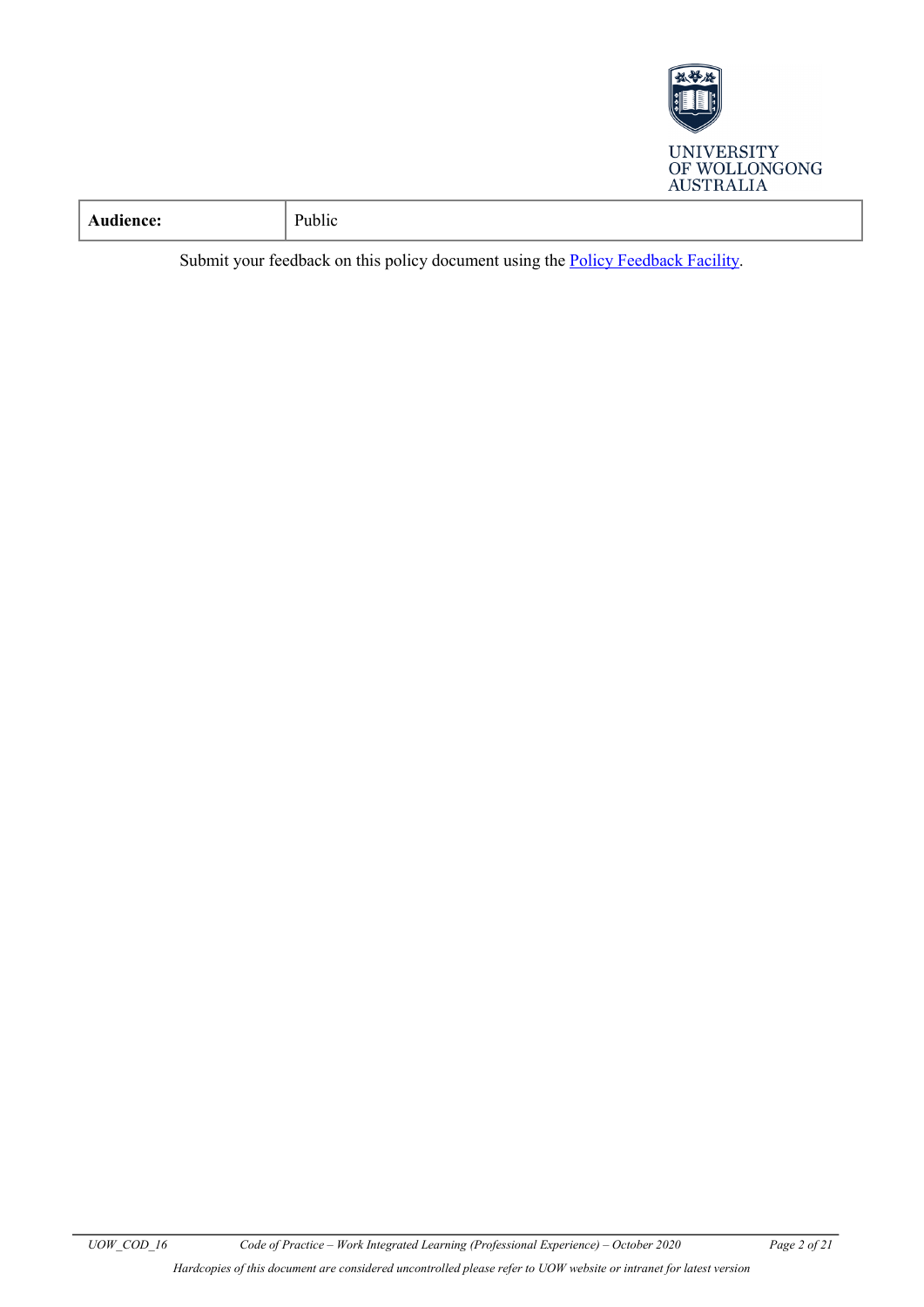

#### **Contents**

| $\mathbf{1}$ |                                                                                             |  |  |
|--------------|---------------------------------------------------------------------------------------------|--|--|
| 2            |                                                                                             |  |  |
| 3            |                                                                                             |  |  |
| 4            |                                                                                             |  |  |
| 5            |                                                                                             |  |  |
| 6            |                                                                                             |  |  |
| 7            |                                                                                             |  |  |
| 8            |                                                                                             |  |  |
| 9            |                                                                                             |  |  |
| 10           |                                                                                             |  |  |
| 11           | Further Grounds for Preclusion or Exclusion of a Student from a Professional Experience  17 |  |  |
| 12           |                                                                                             |  |  |
|              |                                                                                             |  |  |
|              |                                                                                             |  |  |
|              |                                                                                             |  |  |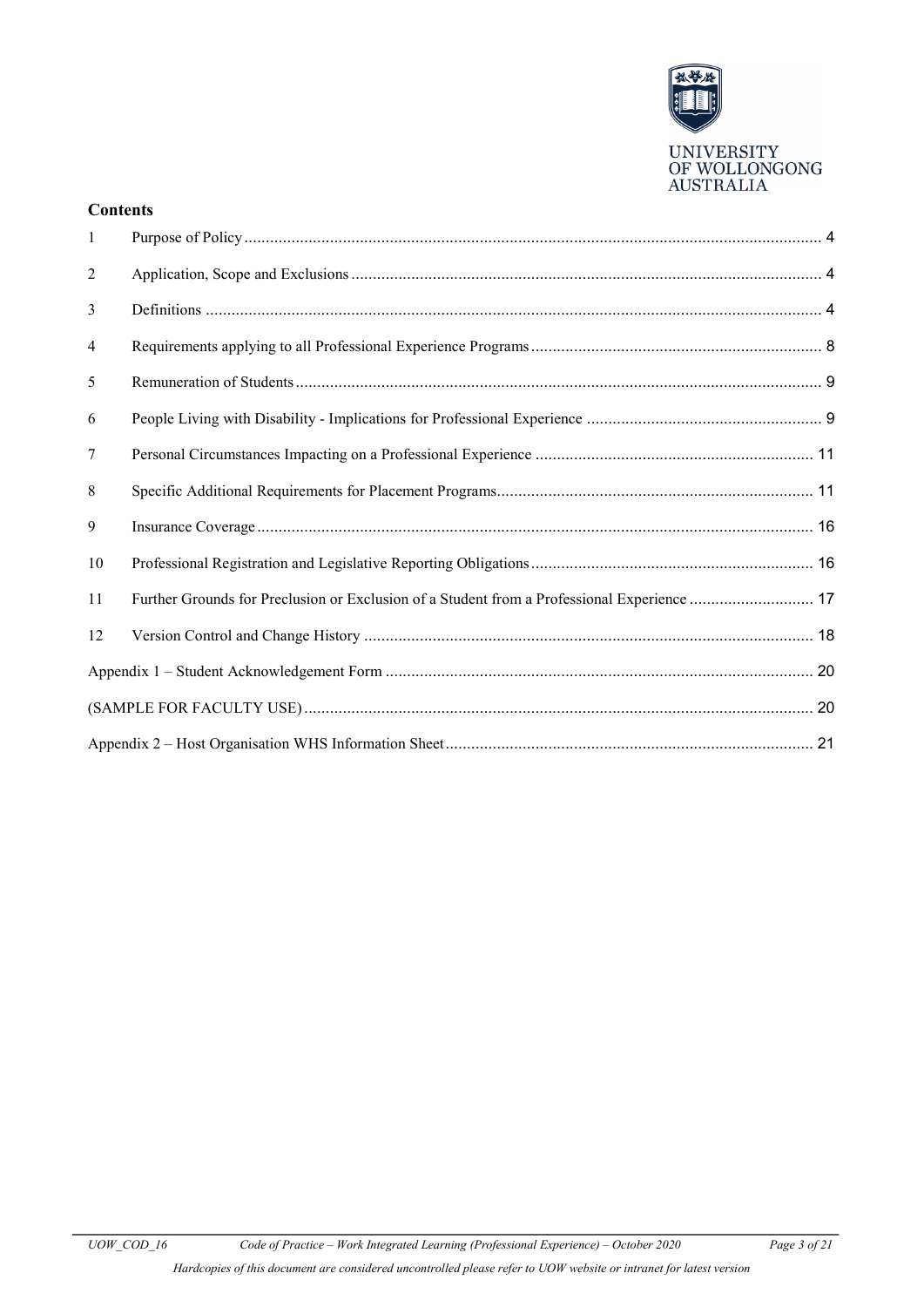

### <span id="page-3-0"></span>1 **Purpose of Policy**

1. The Code of Practice – Work Integrated Learning (Professional Experience) sets out what is expected from students, the University and Host Organisations in providing work integrated learning professional experience programs. It applies to professional experience programs that form the whole or part of a subject or course offered at the University. The Code assists in promoting a productive work integrated learning experience for students and in promoting relevant UOW Work Integrated Learning Design Principles.

### <span id="page-3-1"></span>2 **Application, Scope and Exclusions**

- 1. This Code applies to professional experience (as defined) that students must complete before becoming eligible for the award of a degree or that students are undertaking as part of compulsory or optional components of a subject, either as part of a course or as nonaward study.
- 2. Section 6 of this Code only applies to placement programs (as defined).
- 3. This Code applies to students studying at UOW Online or at an offshore partner institutions.
- 4. This Code does not apply to workplace activity undertaken by a student in the course of their ordinary employment that is used, applied or referenced when undertaking assessable tasks as part of study as a student at UOW, including the Faculty of Engineering and Information Sciences Professional Options Program.
- 5. This Code does not apply to any professional experience undertaken by students as part of any exchange program, Study Abroad opportunity, short courses/internships or cross institutional study with a partner university. These professional experiences are subject to the policies and requirements of the partner university, and should be registered with the Office of Global Mobility.
- 6. This Code does not apply to UOW Dubai or UOW students studying at UOW College.
- 7. This Code does not regulate title to intellectual property rights including copyright of all material created by a student as part of a student professional experience. Title to such rights is regulated by the University's policy documents on intellectual property.
- 8. University staff involved in the delivery of any work integrated learning placement programs or experiences outside the scope of this Code (such as research based fieldwork) or in the management of outbound exchange programs, short study tours, or Study Abroad opportunities and/or cross institutional study that do not involve professional experience are encouraged to apply or operate consistent with those parts of the Code that are appropriate.

## <span id="page-3-2"></span>3 **Definitions**

| Word/Term                 | Definition (with examples if required)                                                                                                                                                                                                                                                                                                                                                                                       |  |
|---------------------------|------------------------------------------------------------------------------------------------------------------------------------------------------------------------------------------------------------------------------------------------------------------------------------------------------------------------------------------------------------------------------------------------------------------------------|--|
| Academic<br>consideration | is intended to help minimise the impact of compassionate, compelling or<br>extenuating circumstances beyond a student's control, which significantly impair a<br>student's ability to complete an assessment task on or by the due date as stipulated<br>in the Subject Outline; or which affects Academic Progress in a subject relevant to<br>their course of study. Academic consideration may be granted on the basis of |  |

*Hardcopies of this document are considered uncontrolled please refer to UOW website or intranet for latest version*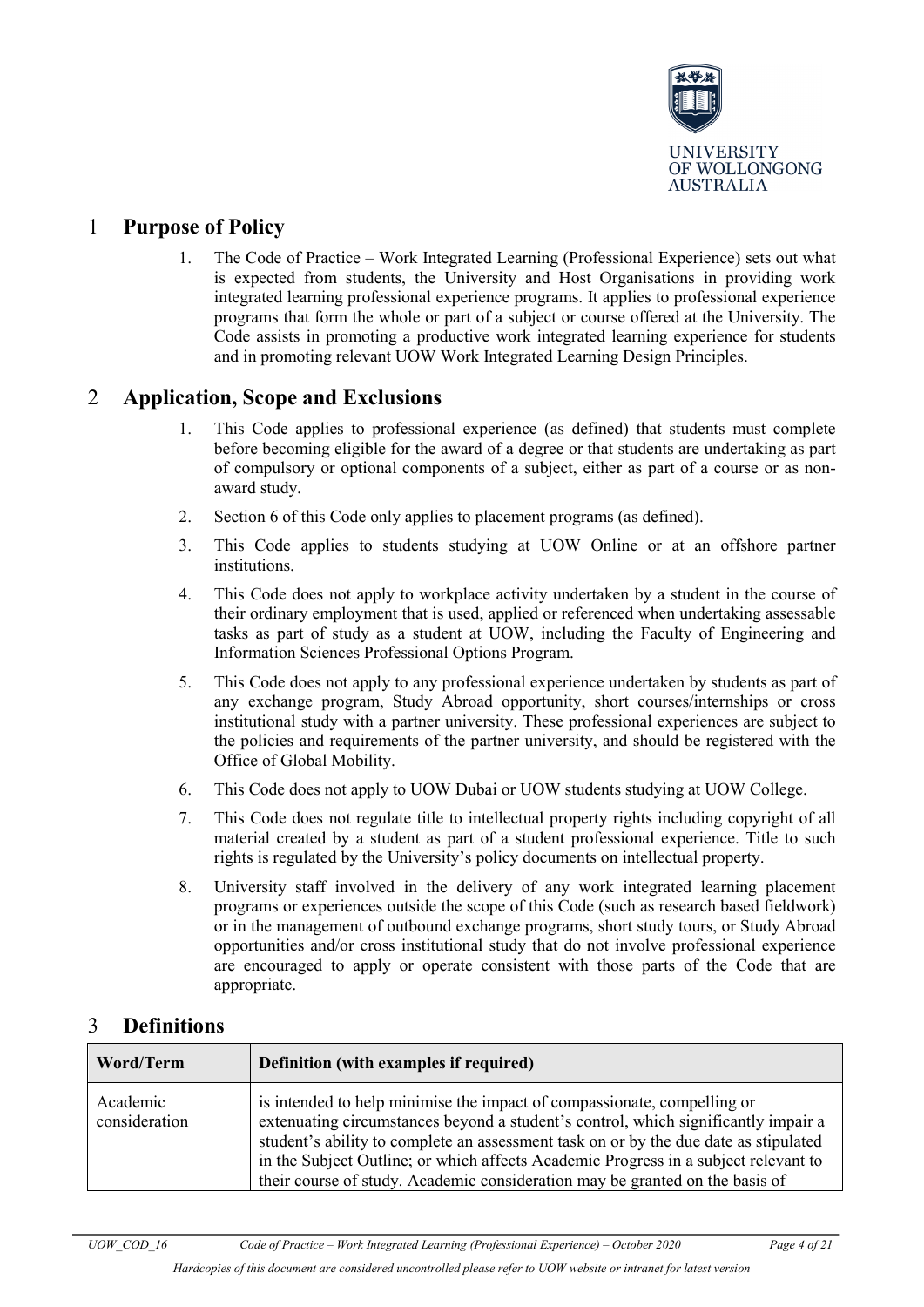

|                                | compassionate, compelling circumstances and/or extenuating circumstances.                                                                                                                                                                                                                                                                                                                                                            |  |  |
|--------------------------------|--------------------------------------------------------------------------------------------------------------------------------------------------------------------------------------------------------------------------------------------------------------------------------------------------------------------------------------------------------------------------------------------------------------------------------------|--|--|
| Academic<br>Supervisor         | means the member of academic staff responsible for the academic supervision of<br>the student undertaking a student professional experience.                                                                                                                                                                                                                                                                                         |  |  |
| Associate                      | means a UOW student who provides support to a person with a disability who may<br>or may not be a student at UOW. An associate may include but is not limited to:<br>a. a spouse of the person;<br>b. another person who is living with the person on a genuine domestic basis;<br>c. a relative of the person;<br>d. a carer of the person; and/or<br>e. other groups listed within the Disability Discrimination Act 1992 (Cwlth). |  |  |
| Authorised officer             | means a person authorised by a senior academic leader in the relevant Faculty (or<br>by the Director of Graduate Career Development and Employability in the case of<br>Career Hub) to determine applications for approval to receive remuneration.                                                                                                                                                                                  |  |  |
| Client                         | means any person or persons to whom a service is being provided by the Host<br>Organisation.                                                                                                                                                                                                                                                                                                                                         |  |  |
| Critical incident              | means any serious incident that affects a student while undertaking a professional<br>experience and includes:                                                                                                                                                                                                                                                                                                                       |  |  |
|                                | serious injury/illness involving hospitalisation (e.g.: accident, ill health,<br>a.<br>incapacitation) arising from an incident while on professional experience<br>including a workplace accident, vehicle accident etc.;                                                                                                                                                                                                           |  |  |
|                                | public health alert;<br>$\mathbf{b}$ .                                                                                                                                                                                                                                                                                                                                                                                               |  |  |
|                                | mental health issue including a significant incident of self-harm;<br>c.                                                                                                                                                                                                                                                                                                                                                             |  |  |
|                                | d.<br>emergency medical evacuation;                                                                                                                                                                                                                                                                                                                                                                                                  |  |  |
|                                | student arrest;<br>e.                                                                                                                                                                                                                                                                                                                                                                                                                |  |  |
|                                | f.<br>perpetrating or being the victim of a crime related incident (e.g.: assault,<br>sexual assault, robbery);                                                                                                                                                                                                                                                                                                                      |  |  |
|                                | any incident involving a threat to a person (e.g.: stalking, domestic violence,<br>g.<br>bullying including cyber bullying, harassment); or                                                                                                                                                                                                                                                                                          |  |  |
|                                | natural disaster.<br>h.                                                                                                                                                                                                                                                                                                                                                                                                              |  |  |
| <b>DFAT</b> Smart<br>Traveller | is the website of the Department of Foreign Affairs and Trade, the Australian<br>Federal Government department tasked with providing information about safety<br>and security issues, and other useful, practical tips on health, local laws, local<br>customs as well as entry and exit requirements.                                                                                                                               |  |  |
| Disability                     | in relation to a person, includes:                                                                                                                                                                                                                                                                                                                                                                                                   |  |  |
|                                | total or partial loss of a person's bodily or mental functions;<br>a.                                                                                                                                                                                                                                                                                                                                                                |  |  |
|                                | total or partial loss of a part of the body;<br>b.                                                                                                                                                                                                                                                                                                                                                                                   |  |  |
|                                | the presence of a body of organisms causing disease or illness;<br>c.                                                                                                                                                                                                                                                                                                                                                                |  |  |

*Hardcopies of this document are considered uncontrolled please refer to UOW website or intranet for latest version*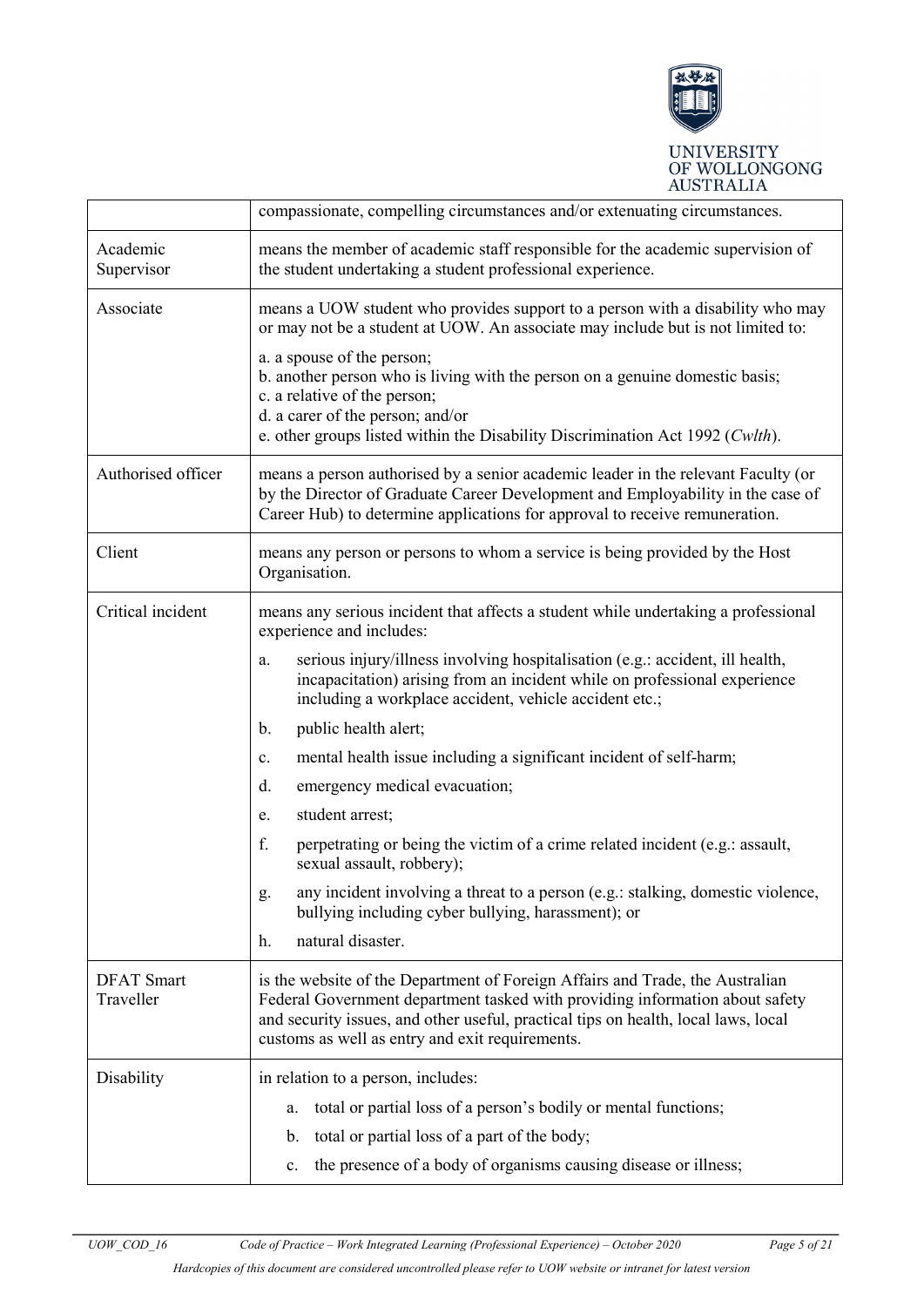

|                            | the presence of a body of organisms capable of causing disease or illness;<br>d.                                                                                                                                                                                                                                                                                                                                                                                                                                                      |  |
|----------------------------|---------------------------------------------------------------------------------------------------------------------------------------------------------------------------------------------------------------------------------------------------------------------------------------------------------------------------------------------------------------------------------------------------------------------------------------------------------------------------------------------------------------------------------------|--|
|                            | the malfunction, malformation, or disfigurement of a part of a person's<br>e.<br>body;                                                                                                                                                                                                                                                                                                                                                                                                                                                |  |
|                            | f.<br>a disorder or malfunction that results in the person learning differently from<br>a person without the disorder or malfunction; or                                                                                                                                                                                                                                                                                                                                                                                              |  |
|                            | a disorder or illness that affects a person's thought processes, perception of<br>g.<br>reality, emotions, or judgement or that results in disturbed behaviour;                                                                                                                                                                                                                                                                                                                                                                       |  |
|                            | And one which:                                                                                                                                                                                                                                                                                                                                                                                                                                                                                                                        |  |
|                            | h. presently exists;                                                                                                                                                                                                                                                                                                                                                                                                                                                                                                                  |  |
|                            | previously existed but no longer exists;<br>1.                                                                                                                                                                                                                                                                                                                                                                                                                                                                                        |  |
|                            | may exist in the future; or<br>$\mathbf{j}$ .                                                                                                                                                                                                                                                                                                                                                                                                                                                                                         |  |
|                            | is imputed to a person.<br>k.                                                                                                                                                                                                                                                                                                                                                                                                                                                                                                         |  |
| Faculty                    | means a faculty of the University offering professional experience programs, and<br>includes, where the context requires:                                                                                                                                                                                                                                                                                                                                                                                                             |  |
|                            | Graduate Career Development and Employability and any other central<br>a.<br>unit offering professional experience programs as part of a course or<br>subject; and                                                                                                                                                                                                                                                                                                                                                                    |  |
|                            | any third party engaged by the University to undertake services and<br>$\mathbf{b}$ .<br>functions in relation to the management of a professional experience<br>program.                                                                                                                                                                                                                                                                                                                                                             |  |
| Host Organisation          | means any organisation that provides professional experience to a student.                                                                                                                                                                                                                                                                                                                                                                                                                                                            |  |
| Placement co-<br>ordinator | means any member of the staff of the University or of a third party engaged by the<br>University for this purpose responsible for the placement of students undertaking a<br>placement program and/or in the administration of a placement program.                                                                                                                                                                                                                                                                                   |  |
| Placement program          | means a professional experience program such as a practicum, placement or<br>internship provided that involves placement of students that is organised and<br>managed by the University as a requirement of a course or subject offered by the<br>University, but does not include Work Experience in Industry.                                                                                                                                                                                                                       |  |
| Professional<br>experience | includes any applied or professional work integrated learning activity that is<br>undertaken by a student in a Host Organisation as a requirement of or as an optional<br>component of any course and/or any subject in which the student is enrolled and<br>includes practicums, placements, internships and other forms of professional<br>experience programs.                                                                                                                                                                     |  |
| Reasonable<br>adjustment   | means an adjustment is a measure or action (or a group of measures or actions)<br>taken by an education provider that has the effect of assisting a student with a<br>disability to participate fully in the academic experience on the same basis as a<br>student without a disability. Reasonable adjustments can include an aid, a facility,<br>or a service that the student requires because of their disability and it is reasonable<br>in relation to a student studying with a disability if it balances the interests of all |  |

*Hardcopies of this document are considered uncontrolled please refer to UOW website or intranet for latest version*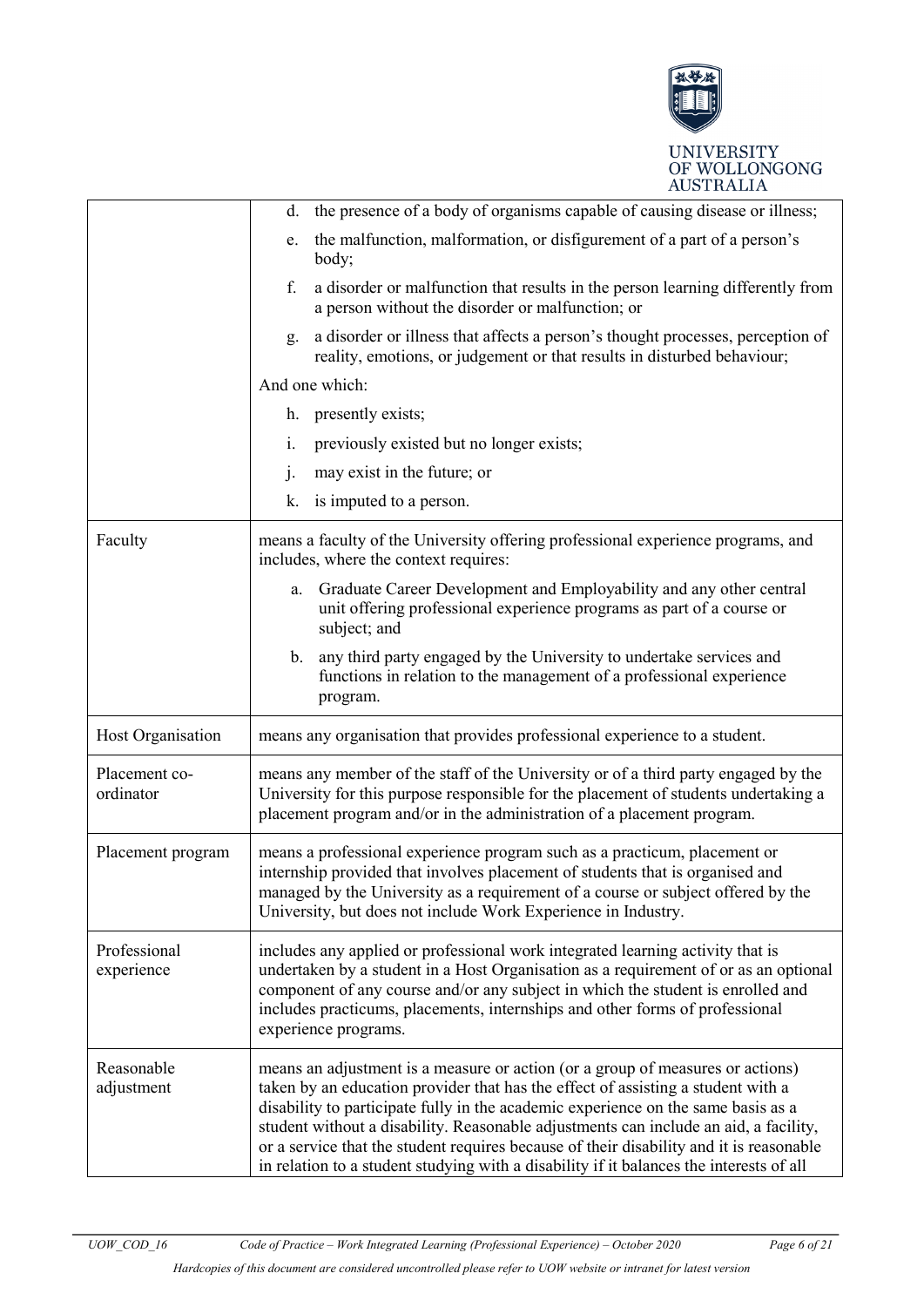

|                                    | parties affected.                                                                                                                                                                                                                                  |  |  |
|------------------------------------|----------------------------------------------------------------------------------------------------------------------------------------------------------------------------------------------------------------------------------------------------|--|--|
| Remuneration                       | means monetary or in kind payments in the form of salary, wages, commission<br>payments, or other benefit for work performed but not including incidental or token<br>hospitality, gifts or benefits.                                              |  |  |
| Student                            | means a person registered for a course at the University or studying as an inbound<br>exchange or Study Abroad student at the University.                                                                                                          |  |  |
| Supervisor                         | means any person at the Host Organisation, who may be an employee of the Host<br>Organisation or an employee of the University, and who is responsible for the<br>direction and support of the student during the student professional experience. |  |  |
| University                         | means the University of Wollongong, and includes any third party engaged by the<br>University to undertake services and functions in relation to the management of a<br>professional experience program.                                           |  |  |
| Work Experience in                 | means any unit of study (subject) that comprises work:                                                                                                                                                                                             |  |  |
| Industry                           | that is done as a part of, or in connection with, a course of study undertaken<br>a.<br>with the University; and                                                                                                                                   |  |  |
|                                    | in respect of which student learning and performance is not directed by the<br>$\mathbf{b}$ .<br>University; and                                                                                                                                   |  |  |
|                                    | the purpose of which is to obtain work experience relevant to the course of<br>c.<br>study; and                                                                                                                                                    |  |  |
|                                    | in respect of which NONE of the following tasks are performed by staff of the<br>d.<br>University or persons engaged by the University:                                                                                                            |  |  |
|                                    | i.<br>ongoing and regular input and contact with students;                                                                                                                                                                                         |  |  |
|                                    | ii.<br>oversight and direction of work occurring during its performance, not<br>just the progress of a student's work;                                                                                                                             |  |  |
|                                    | iii.<br>defining and managing the implementation of educational content and<br>objectives of the unit;                                                                                                                                             |  |  |
|                                    | defining and managing assessment of student learning and performance<br>1V.<br>during the placement; or                                                                                                                                            |  |  |
|                                    | defining and managing the standard of learning and performance to be<br>V.<br>achieved by the student during the placement.                                                                                                                        |  |  |
| Work Integrated<br>Learning Design | Means the following design principles for work integrated learning experiences in<br>the curriculum at the University – work integrated learning experiences are:                                                                                  |  |  |
| Principles                         | learner centred experiences;<br>a.                                                                                                                                                                                                                 |  |  |
|                                    | purposefully designed;<br>b.                                                                                                                                                                                                                       |  |  |
|                                    | experiences that benefit all stakeholders;<br>c.                                                                                                                                                                                                   |  |  |
|                                    | experiences that evidence engaged feedback;<br>d.                                                                                                                                                                                                  |  |  |
|                                    | supported;<br>e.                                                                                                                                                                                                                                   |  |  |

*UOW\_COD\_16 Code of Practice – Work Integrated Learning (Professional Experience) – October 2020 Page 7 of 21*

*Hardcopies of this document are considered uncontrolled please refer to UOW website or intranet for latest version*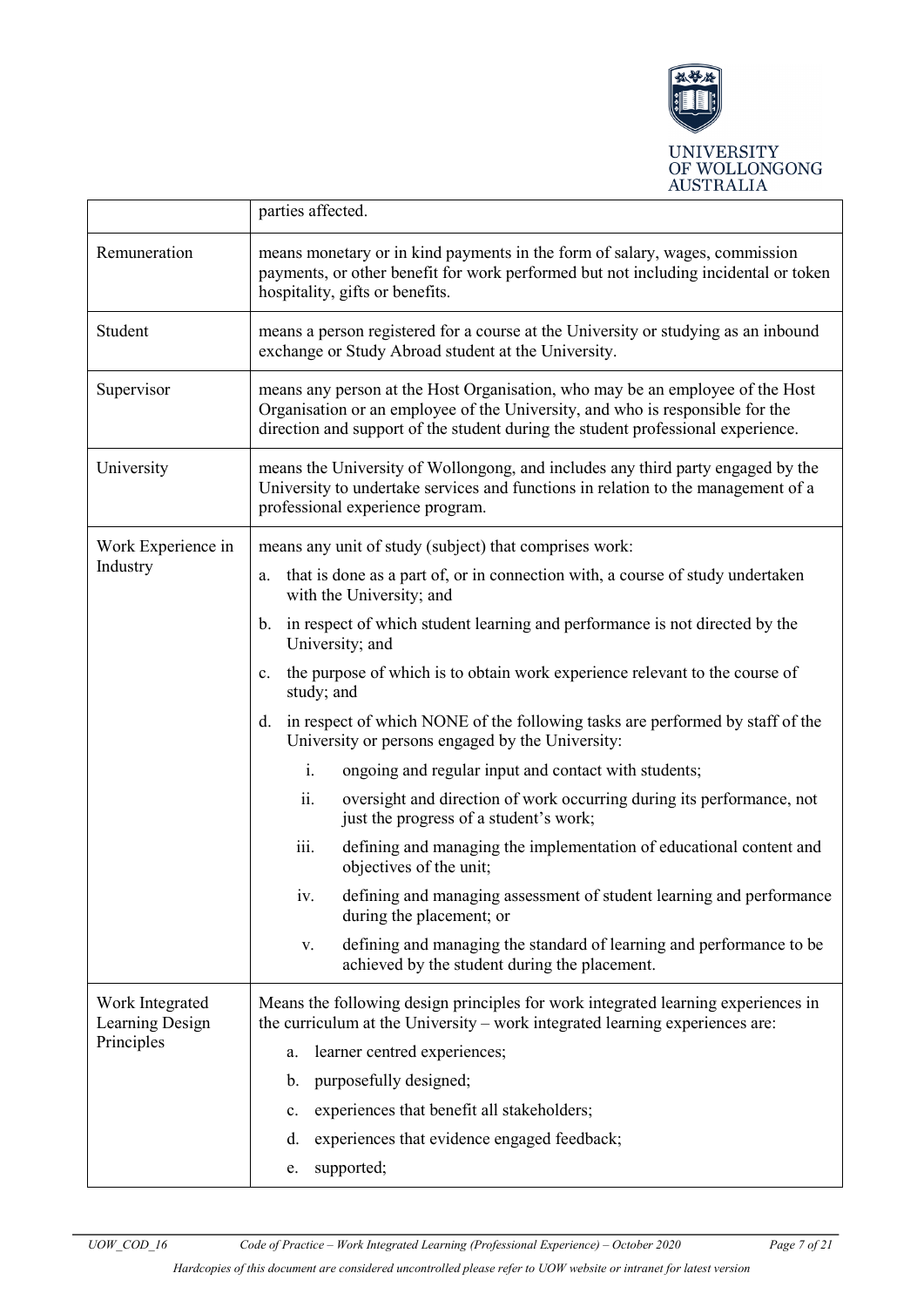

|  | evaluated<br>monitored.<br>compliant.<br>and<br>. . |  |
|--|-----------------------------------------------------|--|
|--|-----------------------------------------------------|--|

# <span id="page-7-0"></span>4 **Requirements applying to all Professional Experience Programs**

- 1. All professional experience programs including Work Experience in Industry programs must be designed and delivered having regard to the following requirements:
	- 1.1. Students must be provided access to this Code when enrolled in any program of study that involves a professional experience. Faculties must also require students to sign and submit to the Faculty a form of acknowledgement containing, at a minimum, the provisions set out in the sample form of acknowledgement attached to this Code (Appendix 1).
	- 1.2. Professional experience programs must be supported effectively by the University to ensure that any identified inherent requirements for the relevant course and any preparatory requirements for students undertaking a professional experience are identified and communicated to students and to ensure that students will receive an appropriate induction on arrival at a Host Organisation.
	- 1.3. Students must receive clear information on the subject learning outcomes and the assessment tasks involved in the professional experience, and on the acceptable scope of their practice while undertaking a professional experience (for example, in the form of information in the subject outline for the relevant subject or via Sonia Online).
	- 1.4. Students, Faculty staff and Career Hub must complete and submit to the Finance and Insurance Officer, Financial Services Division a Work Experience Application Form. This provision does not apply if:
		- a. the student is remunerated as provided in section 5 of this Code; or
		- b. there is an existing agreement is in place between the University and the Host Organisation for the conduct of professional experience activities with that Host Organisation.
	- 1.5. Students must have access to support while undertaking the professional experience including, at a minimum:
		- a. information on and access to responsible staff by email or by telephone during normal working hours,
		- b. information on the processes to be followed in the event of a critical incident arising during the professional experience;
		- c. by negotiation, access to responsible staff while undertaking the professional experience outside of normal working hours; and
		- d. information on the ongoing availability of student support services for students while undertaking the professional experience.
	- 1.6. Students must be informed of and comply with reasonable standards of professional behaviour, with the reasonable requirements of the Host Organisation and must observe their conduct obligations under the Student Conduct Rules during the professional experience.
	- 1.7. Students must comply with appropriate standards of WH&S;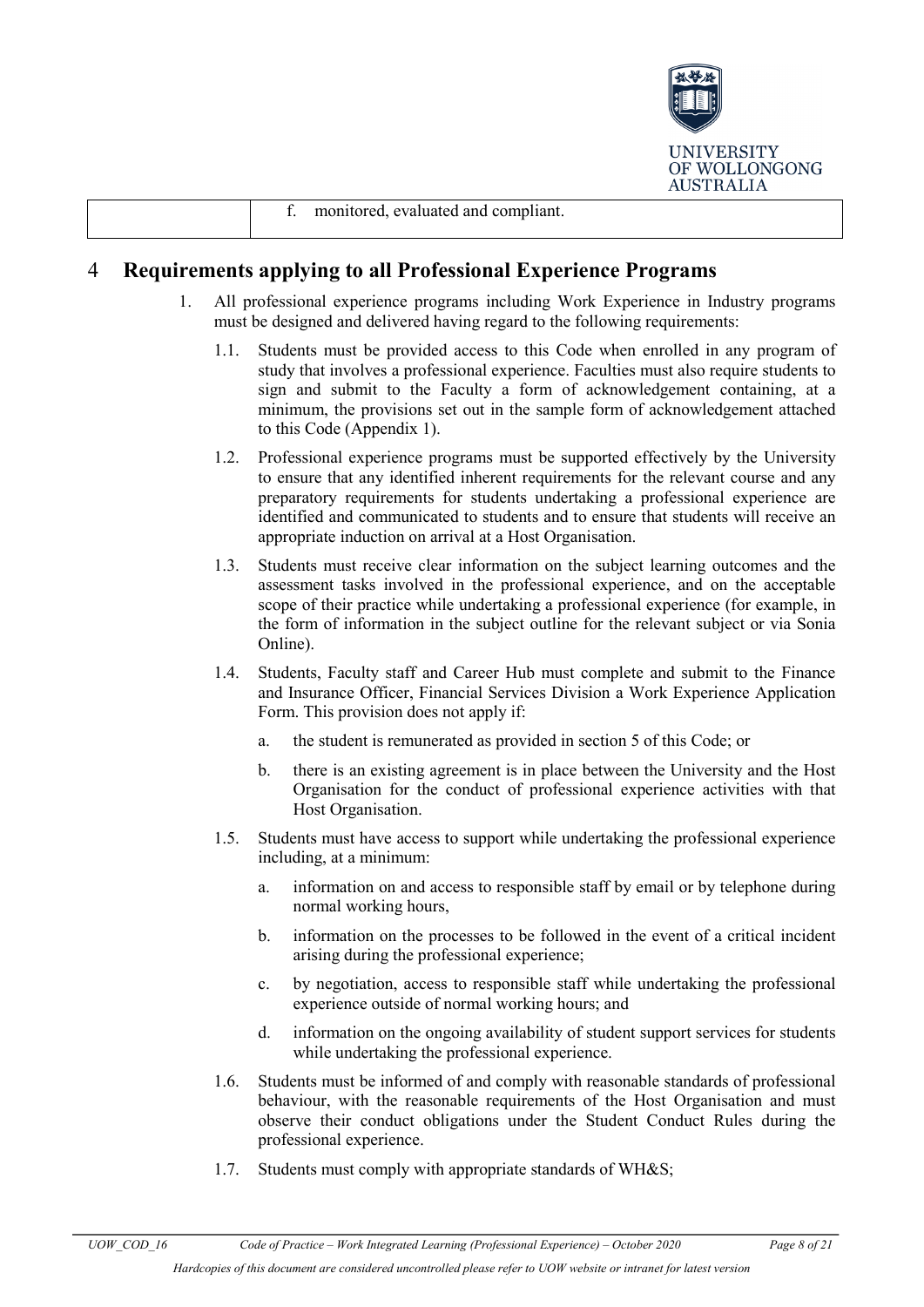

- 1.8. Students must be informed of their rights and obligations with respect to working in a safe, respectful and harassment free workplace while undertaking the professional experience.
- 1.9. Students and Host Organisations must be provided with opportunities to offer feedback to the University on the professional experience, and the University must consider and act on relevant feedback in evaluating professional experience programs and related subjects.
- 1.10. Where the professional experience is a compulsory component of any course open to enrolments from international students:
	- a. the relevant course must be registered on the CRICOS Register, and that details of the work component are included in the registration,
	- b. international students must be informed about the Australian employment context and relevant workplace legislation, and
	- c. international students must be advised that time spent undertaking compulsory professional experience does not count towards the 40 hours per fortnight work limit that applies to student visa holders during study sessions, but that in undertaking work beyond the professional experience, students must comply with the limitations imposed by their student visa.
- 1.11. Where a Host Organisation, for reasons unrelated to the capacity of a student to undertake or continue with a professional experience, is unable to commence or continue a professional experience, the University will assist the student to find alternatives that may meet the requirements of the relevant subject or course.

### <span id="page-8-0"></span>5 **Remuneration of Students**

- 1. Under the Fair Work Act, 2009 (Commonwealth), unpaid work experience may be unlawful if it gives rise to an employment relationship between the worker and the employer. An exemption exists if the unpaid work experience is a placement undertaken as a requirement of an education or training course for which there is no entitlement to pay for the work the student undertakes.
- 2. Host Organisations may remunerate students undertaking a professional experience provided that any remuneration offered to the student is consistent with the employment provisions governed by the Fair Work Act, 2009 (Commonwealth) and Fair Work Regulations, 2009 (Commonwealth).
- 3. Any student who is remunerated while undertaking a professional experience is deemed to be the employee of the Host Organisation and will not be covered by the University's insurance cover. Any student who is not remunerated will be covered by University insurance.
- 4. The Financial Services Division must receive notice of each student to be covered by the University's insurance cover prior to the student commencing a professional experience.

# <span id="page-8-1"></span>6 **People Living with Disability - Implications for Professional Experience**

1. The Disability Policy – Students outlines the rights and responsibilities of students and staff in relation to students with disabilities, and students who have an associate with a disability.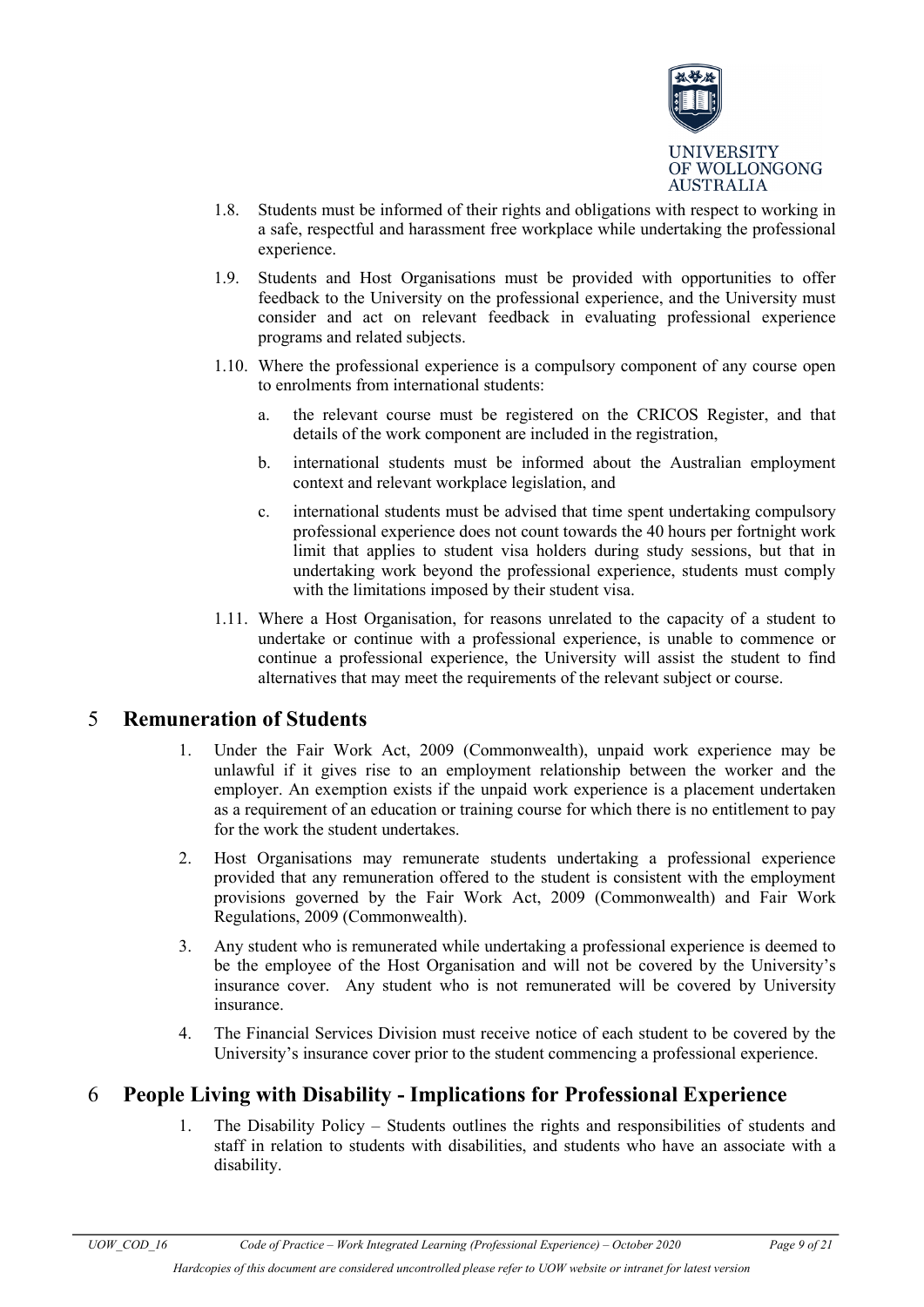

- 2. As detailed in section 5.1 of the Disability Policy Students, the University encourages students with a disability to disclose the nature and extent of their disability to Disability Services. It is the responsibility of the student to register with Disability Services as soon as they are aware of their disability and in a timely manner that allows UOW to best support their needs.
- 3. Students should advise the Faculty in a timely manner of any disability (whether registered or not) that will or may affect the student's capacity to safely, equitably and successfully meet the requirements of professional experience, or which may be affected by the location or design of the professional experience.
- 4. As detailed under section 5.3 of the Disability Policy Students, information in relation to the particulars of a disability, provided by a student or an associate shall remain confidential and shall be restricted to those persons with a legitimate need to know, including staff in the Host Organisation, in accordance with the Privacy Policy, the UOW Code of Conduct – Staff and other relevant privacy legislation.
- 5. As detailed under section 6 of the Disability Policy Students:
	- a. consultation shall occur in relation to reasonable adjustment to the professional experience;
	- b. consultation shall involve the student requesting reasonable adjustment and the staff member responsible for co-ordinating professional experiences;
	- c. in some cases the University may be limited in assessing or providing for reasonable adjustment to students who have not registered with Disability Services; and
	- d. Disability Services must be involved in discussion related to reasonable adjustment, and in the final determination of reasonable adjustments to be implemented for professional experience.
- 6. As detailed under section 6 of the Disability Policy Students:
	- a. the University is not required to provide an adjustment to the extent that it would impose unjustifiable hardship on the University or the Host Organisation;
	- b. the University cannot compromise the academic standards of a course, subject or other requirements or components that are inherent in or essential to the nature of the course or subject; and
	- c. the University reserves the right to isolate or discriminate against a student with a disability, where it is reasonably necessary to protect the health or welfare of the student or other people.
- 7. Where reasonable adjustments are required in respect of the professional experience, the Faculty must determine in consultation with the Disability Services what information the Host Organisation requires in order to provide a safe, equitable and successful professional experience. It is not always necessary that a Host Organisation be provided specific detail on the disability in order to support this need. The Faculty must seek the student's written consent to disclose necessary information on the disability and the recommended reasonable adjustments. This may be sought by way of the Student Acknowledgement Form.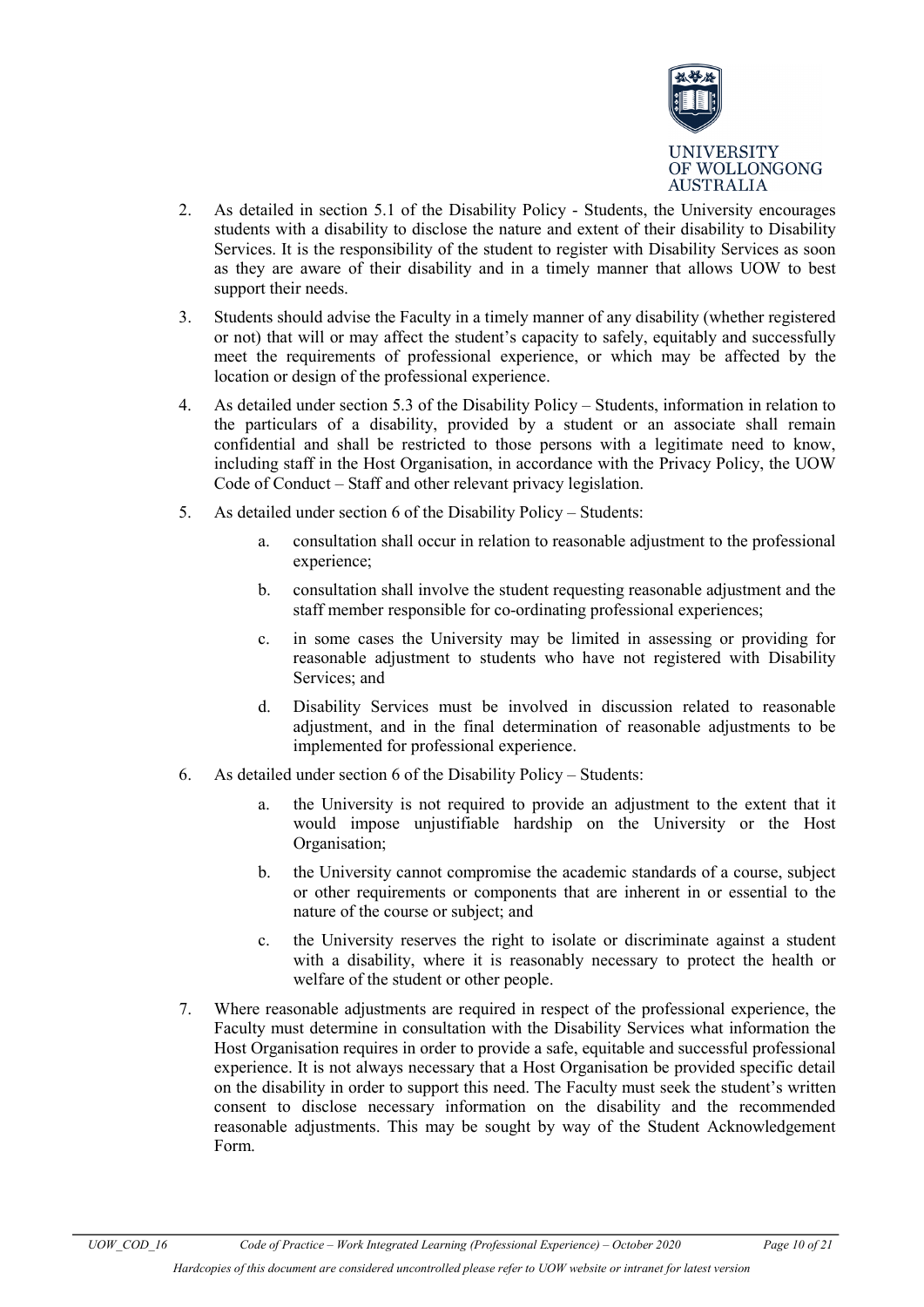

- 8. If the student does not consent to disclosure as provided in section 6.7, it may be difficult for the University to provide the student with a safe, equitable and successful professional experience. The Faculty must not disclose this information to the Host Organisation without consent and the Faculty should discuss with the student the implications of this decision, including whether this precludes the Faculty from providing the student with a professional experience opportunity.
- 9. Where a student does not advise the Faculty as provided in section 6.2 and the Faculty has a reasonable belief that a student has a disability that will or may adversely affect the student's capacity to safely, equitably and successfully undertake a professional experience, then the Faculty must arrange to meet with the student to discuss the professional experience and request further information on any disability.
- 10. The Faculty or the Host Organisation, in consultation with the Faculty, may preclude a student from commencing or exclude a student from continuing to participate in a professional experience where it is reasonably necessary to protect the welfare of the student or of others or if the student does not consent to disclosure as provided in section 6.7.
- 11. Where a student is precluded from commencing or is excluded from a professional experience because of the student's disability or because the student refuses to consent to disclose to a Host Organisation, the Faculty will assist the student in exploring alternatives that may facilitate the student meeting the requirements of the subject or of their course.

*Note: the University may be limited in assessing or providing reasonable adjustment to students with a disability that is not registered with Disability Services.*

### <span id="page-10-0"></span>7 **Personal Circumstances Impacting on a Professional Experience**

- 1. The Student Academic Consideration Policy outlines the rights and responsibilities of students and staff in relation to academic consideration (granted on the basis of medical grounds, compassionate grounds and/or extenuating circumstances).
- 2. As detailed under section 5.1 of the Student Academic Consideration Policy, academic consideration will only be considered for illness, injury, other serious cause, or extenuating circumstances which,
	- a. significantly impact a student's ability to meet the requirements of a subject's teaching/learning and/or assessment tasks as defined in the Subject Outline;
	- b. are beyond the student's control, not due to their action or inaction, and which could not have been reasonably foreseen nor avoided; and
	- c. are supported by documentary evidence as outlined in section 9 of Student Academic Consideration Policy.

## <span id="page-10-1"></span>8 **Specific Additional Requirements for Placement Programs**

### **Responsibilities of Student**

#### **Prior to the Placement**

1. The student will: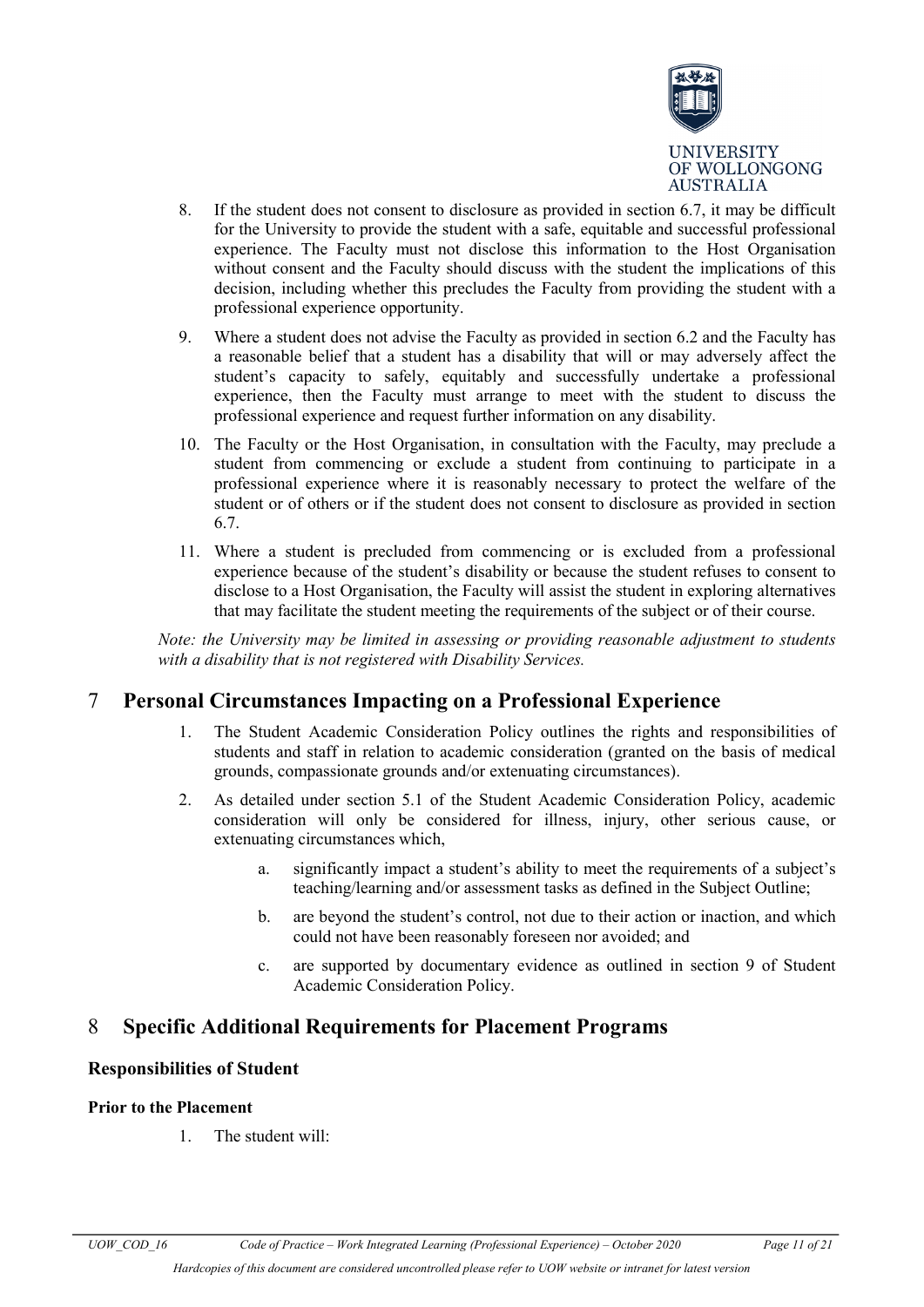

- a. satisfy any reasonable preconditions for the placement program imposed by the Host Organisation, any registration or accreditation body or by legislation (e.g. Police Checks/Prohibited Persons Checks/Medical Checks);
- b. complete any preparatory activities required by the Faculty as part of the course and/or by the Host Organisation, any registration or accreditation body or by legislation;
- c. read and become familiar with the provisions of this Code and any specific provisions applying to the placement program as outlined in the relevant subject outline or placement handbook and/or on the subject Moodle site;
- d. if studying in Australia and undertaking a placement offshore;
	- i. become familiar with any relevant Australian Department of Foreign Affairs and Trade travel warnings via DFAT Smart Traveller,
	- ii. refrain from travel on placement to a destination with a travel alert on DFAT Smart Traveller of "Do Not Travel" (NB: such a destination may not be covered by existing travel insurance), and
	- iii. for students who are Australian citizens, register their intended travel via DFAT Smart Traveller;
- e. if studying at an offshore campus and undertaking a placement in another country, take all reasonable precautions with regard to safety and security in the destination country, including refraining from travelling to any high risk destination countries.

#### **While on the Placement**

- 2. The student will:
	- a. comply with all requirements for undertaking the placement program (including attendance, dress, behaviour, IT policies and requirements imposed by any registration or accreditation body or by legislation);
	- b. comply with reasonable directions given by officers of the Host Organisation and/or the University in connection with the placement;
	- c. be available to undertake activity during the scheduled hours agreed to between the Host Organisation and the University;
	- d. undertake activity during unscheduled hours only with the prior agreement of the University;
	- e. undertake additional activities as required by the University in the event of absence affecting the student's progress during the placement (whether or not as a result of seeking academic consideration as a result of the absence);
	- f. notify the Host Organisation, the Placement Coordinator and the Academic Supervisor in a timely manner of any unscheduled absences from the Host Organisation during the placement;
	- g. adhere to the standards of professional behaviour appropriate to the student's discipline;
	- h. otherwise behave in an appropriate manner consistent with relevant University policies, codes, standards and rules as detailed in the Student Conduct Rules;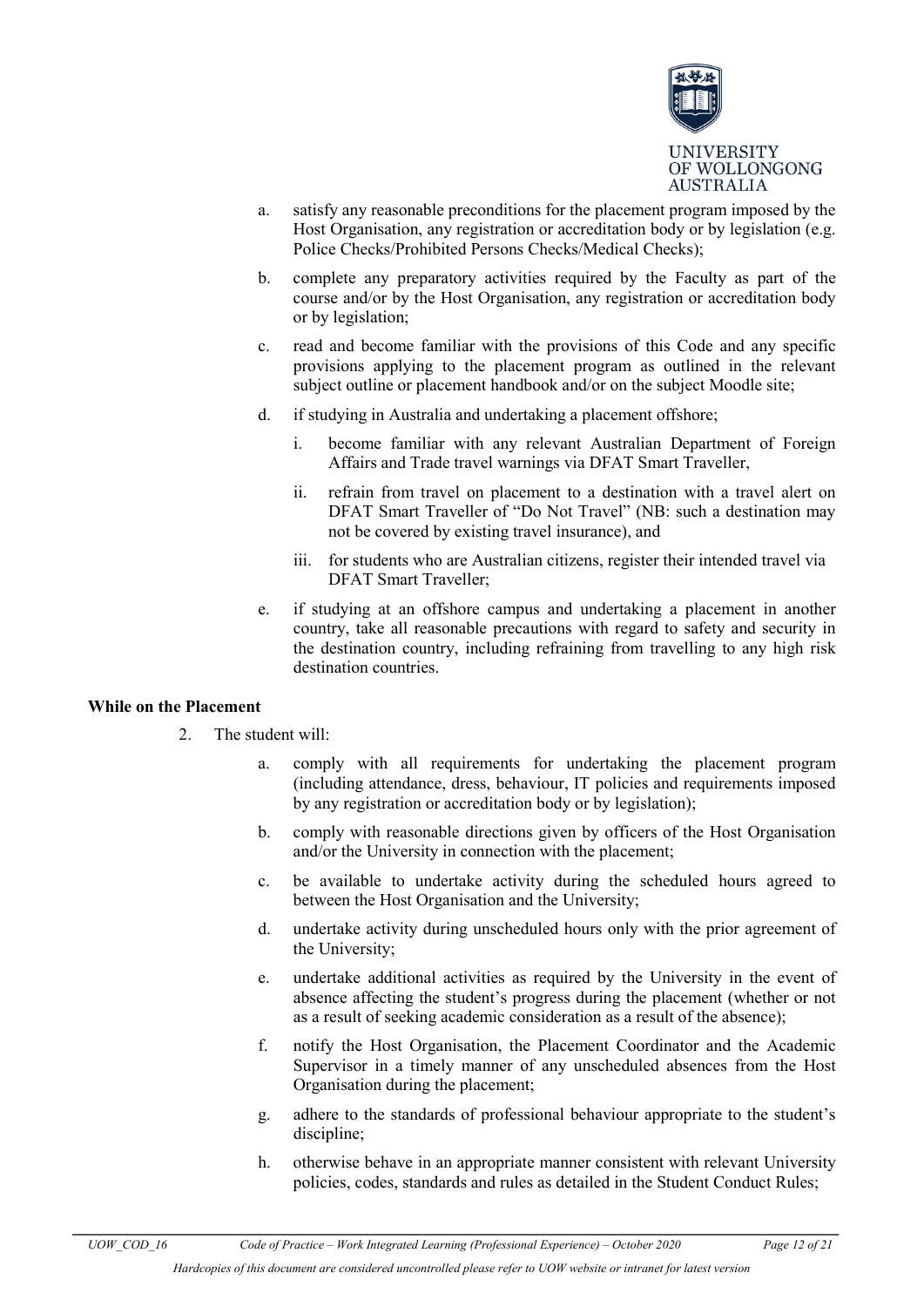

- i. comply with policies and procedures of the Host Organisation, including those relating to WHS and employment equity and diversity;
- j. at all times appropriately and responsibly use the resources of the Host Organisation.
- k. maintain appropriate levels of communication with the University regarding their progress during the placement, including complying with any specific communication requirements specified by the Faculty;
- l. undertake all assessment activities required in relation to the placement; and
- m. preserve the confidentiality of information concerning the Host Organisation, its employees, clients and its operations obtained during the placement.

#### **Incidents and Illness during Placement**

- 3. The student will:
	- a. observe the Host Organisation's procedures for responding to any hazards or critical incidents in the workplace occurring during the placement;
	- b. provide advice in a timely manner to the University in relation to the hazard or critical incident affecting the student during the placement;
	- c. where required by the Faculty, provide a medical certificate or other documentation deemed necessary to the University for any absence from scheduled attendance at the Host Organisation of 1 day or more;
	- d. be responsible for applying for academic consideration for any absence during the placement in circumstances outlined in the Student Academic Consideration Policy (see section 7.2 above).

#### **Faculty Responsibilities**

#### **Prior to the Placement**

- 4. The Faculty will:
	- a. identify, through the Placement Coordinator for the Faculty, Academic Unit or subject and based on relevant supporting information, suitable placement positions for its students and organise and implement placement programs in consultation with Host Organisations and students;
	- b. advise the student (for example, by way of information in the relevant subject outline or via Moodle or Sonia Online) of all preconditions applying to the student imposed by the Host Organisation and requirements imposed by any registration or accreditation body or by legislation (including Police Checks, Prohibited Persons Checks and Medical Checks and vaccinations, and any related costs);
	- c. if a student placement is being undertaken offshore by a student studying onshore, advise the student of Government services available to travellers via DFAT Smart Traveller;
	- d. make this Code available to all students undertaking a placement and to all Host Organisations;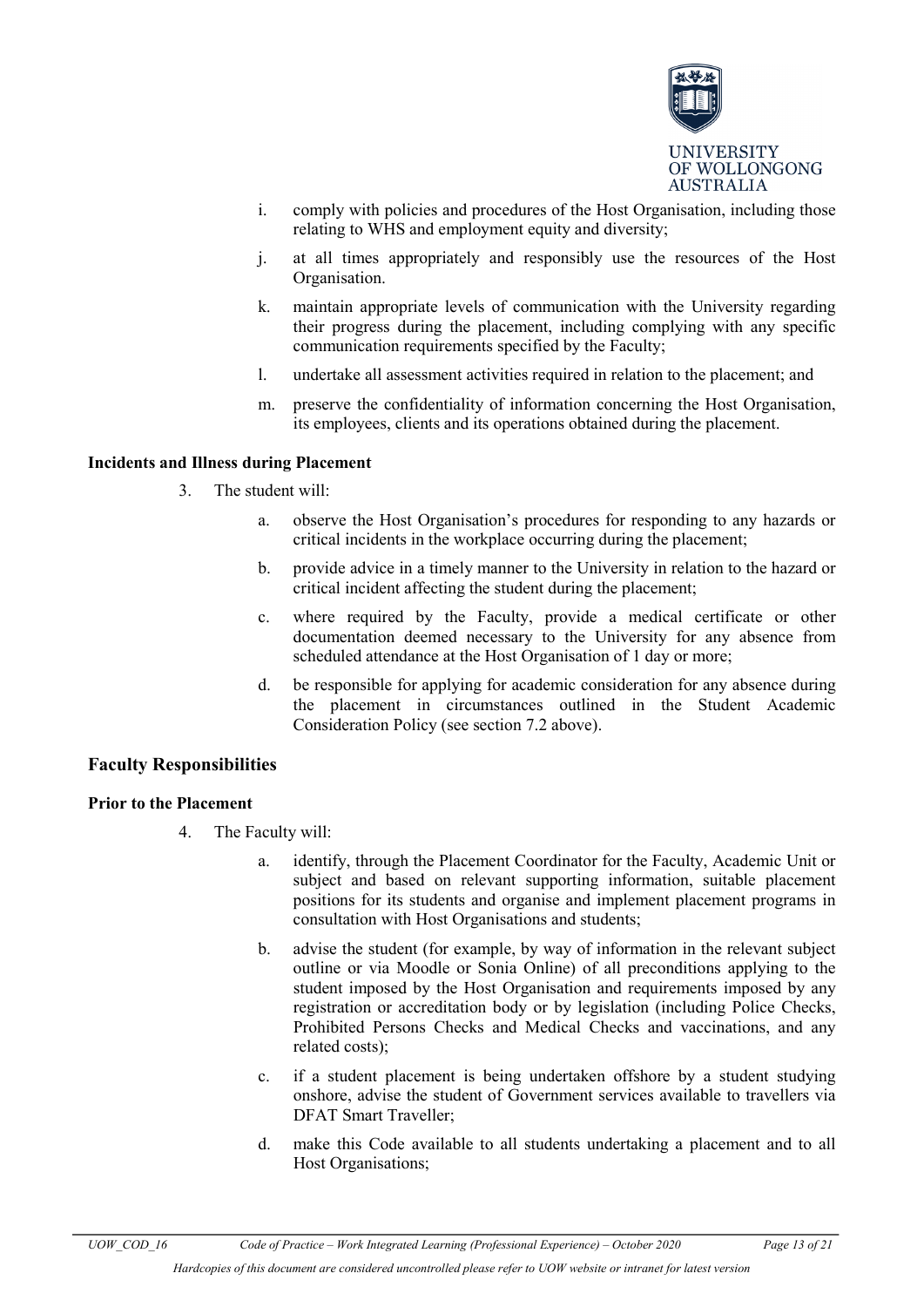

- e. consult, through the Academic Supervisor or their nominee, with the student and with Disability Services regarding any reasonable adjustment sought by a student registered with Disability Services that will or may affect the placement;
- f. identify and communicate to students and the Host Organisation the learning outcomes of the placement program;
- g. by way of a written agreement between the University and the Host Organisation, communicate to the Host Organisation the expectations of the University in relation to Host Organisations including,
	- i. the Host Organisation providing a safe work environment, including relevant supporting evidence of same if required, and
	- ii. the Host Organisation reporting, investigating and resolving any workplace incidents involving students, including but not limited to critical incidents; and
- h. ensure the Host Organisation has all relevant information on the placement program requirements, including:
	- i. information on their obligations and the obligations of students under this Code and access to a copy of this Code,
	- ii. for all onshore placement programs, the Host Organisation WHS Information Sheet outlining responsibilities of Host Organisations (Appendix 2), and
	- iii. for all offshore placement programs, relevant equivalent information on WHS arrangements in that location.
- i. where there is a risk if injury or illness to the student while undertaking the placement, ensure a risk assessment is completed in accordance with the WHS Requirements for Professional Experience Guidelines.

#### **While on the Placement**

- 5. The Faculty will:
	- a. facilitate, through the Placement Coordinator and/or the Academic Supervisor, ongoing communication between the University, the Host Organisation and students;
	- b. maintain the confidentiality of student information;
	- c. organise and plan the placement program with students and supervisors and negotiate on aspects of student progress and assessment;
	- d. be in regular contact with all of the Host Organisation's sites at which placement is being undertaken;
	- e. be accessible by appropriate means of communication and during office hours to resolve with students and/or Host Organisations any issues arising relating to the placement; and
	- f. assist to resolve any issues of concern arising between Host Organisations and students undertaking a placement.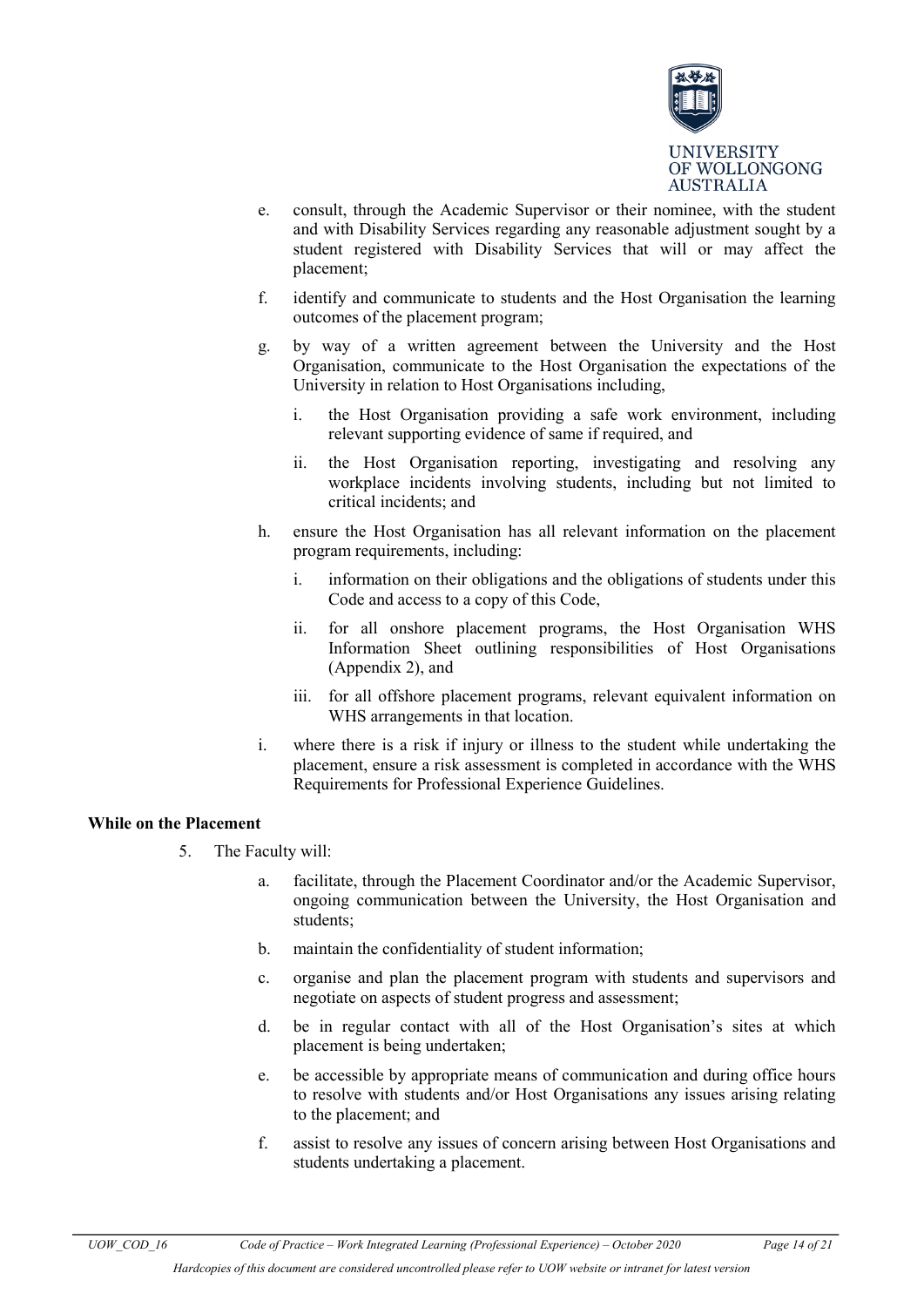

g. complete a SafetyNet incident report following notification of any incident involving a student while undertaking placement and undertake follow-up in accordance with the Incident Management and Reporting Guidelines. If the incident involves a serious injury or illness to a student the Safe and Respectful Communities Manager is to be notified by the placement coordinator.

#### **Assessment**

- 6. The Faculty will:
	- a. liaise with the Host Organisation and the student and thereafter complete a comprehensive assessment on each student's progress against the objectives of the placement program;
	- b. ensure that students receive appropriate feedback (both formative and summative) in respect of their learning while undertaking the placement consistent with University teaching and assessment policy;
	- c. seek feedback from and consult with the Host Organisation and students to evaluate the overall operation of the Faculty's placement programs; and
	- d. utilise information provided by students and Host Organisations as part of its responsibilities in reviewing subjects, courses and curricula of which professional experience is a part.

#### **Expectations in relation to the Host Organisation**

#### **Prior to the Placement**

- 7. The University expects each Host Organisation will:
	- a. nominate an officer of the Host Organisation as a Supervisor to support and liaise with students and the University during the placement;
	- b. advise relevant staff of the Host Organisation about the placement program;
	- c. have in place appropriate insurances including public liability (\$10 million minimum) and professional indemnity cover;
	- d. provide the Faculty with a brief of the professional activities that student(s) might be expected to undertake during the placement; and
	- e. seek the consent of the University (via an authorised officer) before offering or providing any remuneration to a student undertaking a placement.

#### **While on the Placement**

- 8. The University expects each Host Organisation will:
	- a. adequately supervise students unless otherwise agreed with the University;
	- b. provide a safe placement environment for students free from discrimination and harassment;
	- c. comply with responsibilities of a person conducting a business or undertaking as outlined in the Work Health and Safety Act 2011 and Work Health and Safety Regulations 2011, specifically in relation to the health, safety and welfare of students on work experience. This includes providing induction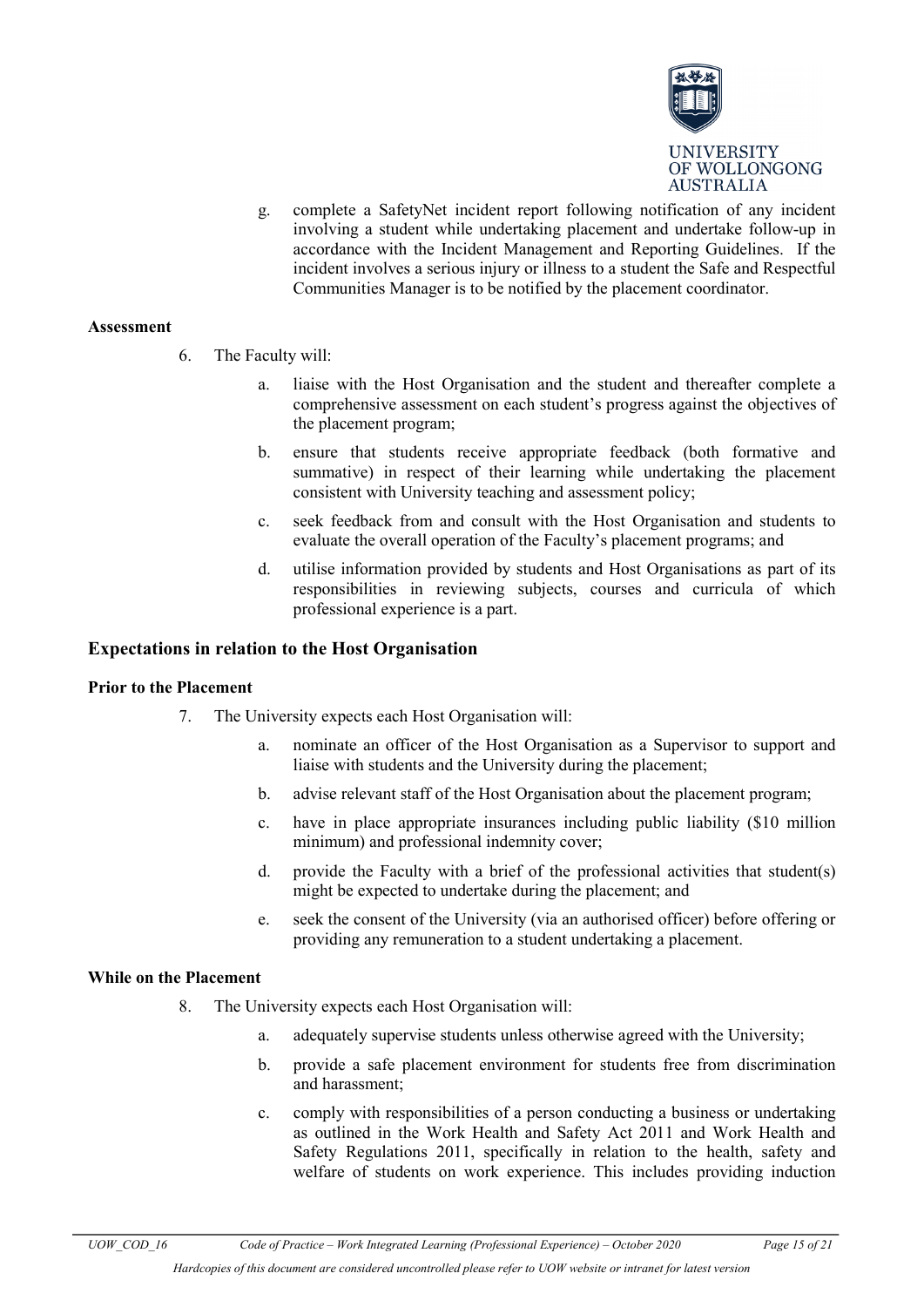

training to students (including WHS induction) at the commencement of the placement;

- d. put in place adequate support for students to assist in achieving the objectives of the placement, including,
	- i. modelling appropriate standards of professional behaviour for the relevant discipline,
	- ii. providing the student with an adequate workspace and with appropriate resources,
	- iii. providing an appropriate range of experiences for the student,
	- iv. where necessary, supporting the student to identify accommodation;
- e. care for students and advise the Faculty in the event of any accident, incident or illness affecting the student or on becoming aware of any other critical incident affecting the student;
- f. provide reasonable access to Faculty staff to the Host Organisation's premises to facilitate assessment and monitoring of student progress; and
- g. report promptly to the Faculty should it become apparent that a student is having difficulty meeting the objectives of the placement or is otherwise unable to continue with the placement.

#### **Assessment**

9. The University expects each Host Organisation will participate in monitoring and evaluating each student's performance during the placement. This includes making observations and providing feedback (both formative and summative) to students to assist their learning, as well as reporting to the University on the student's performance and progress.

### <span id="page-15-0"></span>9 **Insurance Coverage**

- 1. The University maintains the following insurance protections which may be applicable to students undertaking professional experience:
	- a. General and Product Liability Protection
	- b. Professional Liability Protection
	- c. Malpractice Protection
	- d. Student Personal Accident Insurance
- 2. Students undertaking a professional experience will fall within the scope of this cover subject to the conditions and exclusions set out in that cover and provided they are not employed by the Host Organisation and/or do not receive remuneration in respect of their participation in the professional experience program.

## <span id="page-15-1"></span>10 **Professional Registration and Legislative Reporting Obligations**

1. Some systems of professional registration may preclude students from providing client care or services either generally or in specific cases, and where this occurs, the student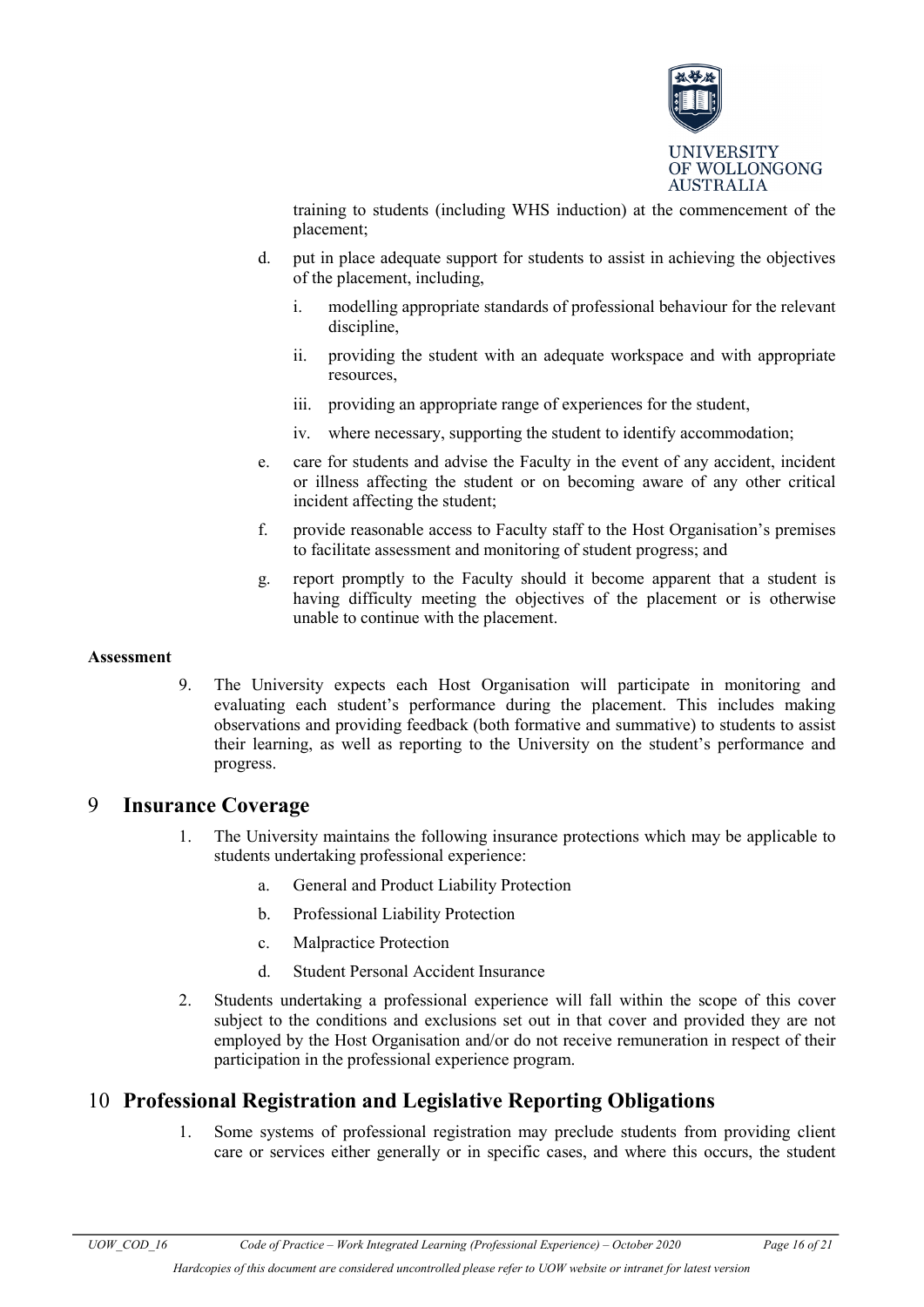

may be precluded from commencing the professional experience or may be excluded from the professional experience.

- 2. In some circumstances (for example, the medical and allied health professions regulated by the Australian Health Practitioner Regulation Agency), the University, Host Organisations and/or registered or accredited professionals may have a legal responsibility to notify professional registration bodies of matters that may relate to the fitness of a student to undertake any care or provide services while undertaking a professional experience, and as a result the student may be precluded from commencing the professional experience or excluded from the professional experience.
- 3. There may be mandatory legislative obligations on the part of the University staff and/or Host Organisation staff to report certain conduct of students while on professional experience, and as a result the student may be precluded from commencing the professional experience or excluded from the professional experience.

## <span id="page-16-0"></span>11 **Further Grounds for Preclusion or Exclusion of a Student from a Professional Experience**

- 1. The Faculty or the Host Organisation, in consultation with the Faculty, may determine that a student:
	- a. should be precluded from commencing a professional experience on the basis of;
		- i. the student being assessed to be unlikely to perform satisfactorily in that placement as advised to the student by the relevant Faculty in writing, or
		- ii. any other circumstance as detailed in this Code; or
	- b. should be excluded from continuing in a professional experience owing to:
		- i. the student's failure to perform satisfactorily while undertaking the professional experience,
		- ii. alleged student misconduct as detailed in the Student Conduct Rules, or
		- iii. any other circumstance as detailed in this Code.
- 2. A student may make a complaint about any decision to preclude or exclude them from undertaking a professional experience under the Review and Appeal of Academic Decisions Policy and Procedures for the Review of Marks or Grades & Other Academic Decisions (Coursework)..
- 3. Students acknowledge that the Coursework Rules provide that a student may be excluded from their course where the student fails to perform satisfactorily in a mandatory placement component of a course or for other specified reasons is deemed to be unlikely to perform satisfactorily in that placement and therefore has been assessed as unsuitable to continue in such professional practice by the delegated authority, or where the external agency has refused to permit that student access to their facilities.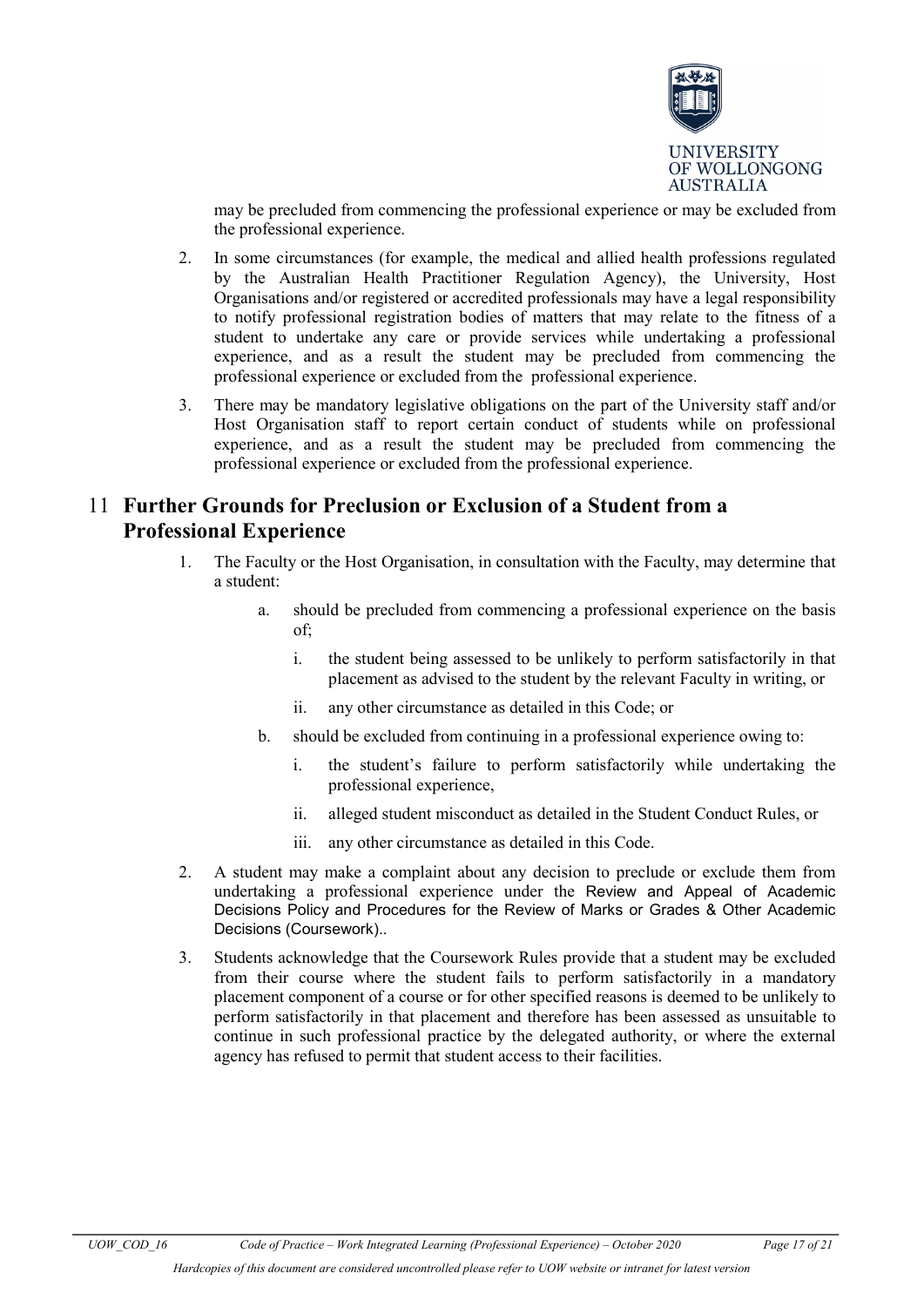

| <b>Version</b><br>Control | <b>Date Effective</b>                       | <b>Approved By</b>                    | Amendment                                                                                                                                                                                |
|---------------------------|---------------------------------------------|---------------------------------------|------------------------------------------------------------------------------------------------------------------------------------------------------------------------------------------|
| $\mathbf{1}$              | 7 August 1998                               | University Council                    | <b>First Version</b>                                                                                                                                                                     |
| $\overline{2}$            | 5 February 2009                             | Deputy Vice Chancellor<br>(Academic)  | Migrated to UOW Policy Template as per<br>Policy Directory Refresh                                                                                                                       |
| 3                         | 9 March 2010                                | Vice Principal<br>(Administration)    | Future review date identified in accordance<br>with Standard on UOW Policy                                                                                                               |
| 4                         | <b>Spring Session</b><br>2010               | University Council                    | Major revision arising from EPRS Working<br>Party 2008 - 2009; replaces existing Code of<br><b>Practice - Practical Placements</b>                                                       |
| 5                         | 22 June 2011                                | Vice-Principal<br>(Administration)    | Updated to reflect change of name from<br>Wollongong College Australia to UOW<br>College                                                                                                 |
| 6                         | 23 November 2011                            | Vice-Principal<br>(Administration)    | Definition for "Associate" and "Disability"<br>added, in line with the Disability Action Plan<br>2011-2015.                                                                              |
| 7                         | 19 December 2012                            | Vice-Principal<br>(Administration)    | Updated references from OHS to WHS.                                                                                                                                                      |
| 8                         | 6 February 2015                             | University Council                    | Scheduled review.                                                                                                                                                                        |
| 9                         | 8 April 2015                                | Deputy Vice Chancellor<br>(Academic)  | Minor amendments to clarify the use of<br>appendix 1.                                                                                                                                    |
| 10                        | 4 December 2015                             | University Council                    | Consequential Amendments as a result of<br>Graduate Qualities Policy rescission.                                                                                                         |
| 11                        | 17 July 2019                                | Vice-Chancellor                       | Scheduled review under the supervision of the<br>Work Integrated Learning Advisory<br>Committee. Updated scope and application.<br>Code renamed to refer to Work Integrated<br>Learning. |
| 12                        | 1 January 2020<br>(Approved 9 June<br>2020) | Deputy Vice-Chancellor<br>(Education) | Administrative amendments to reflect the<br>rescission of General Course Rules replaced by<br>Coursework Rules.                                                                          |
| 13                        | 22 October 2020                             | Vice-Chancellor                       | Consequential administrative amendment to<br>reflect the rescission of the Coursework<br>Student Academic Complaints Policy replaced                                                     |

# <span id="page-17-1"></span>12 **Version Control and Change History**

<span id="page-17-0"></span>*Hardcopies of this document are considered uncontrolled please refer to UOW website or intranet for latest version*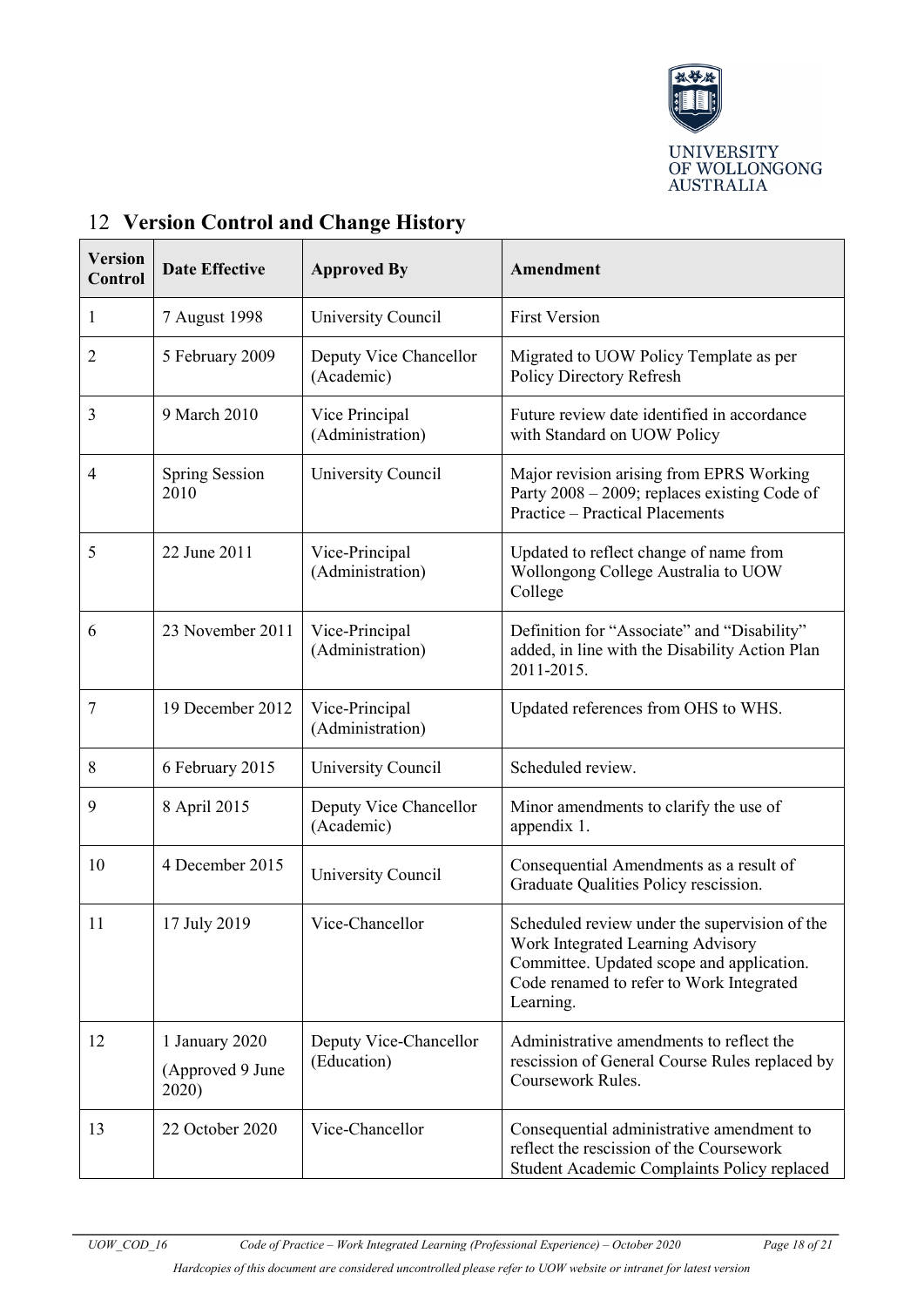

|  | by the Review and Appeal of Academic<br>Decisions Policy and the Procedures for the<br>Review of Marks or Grades and Other |
|--|----------------------------------------------------------------------------------------------------------------------------|
|  | Academic Decisions (Coursework).                                                                                           |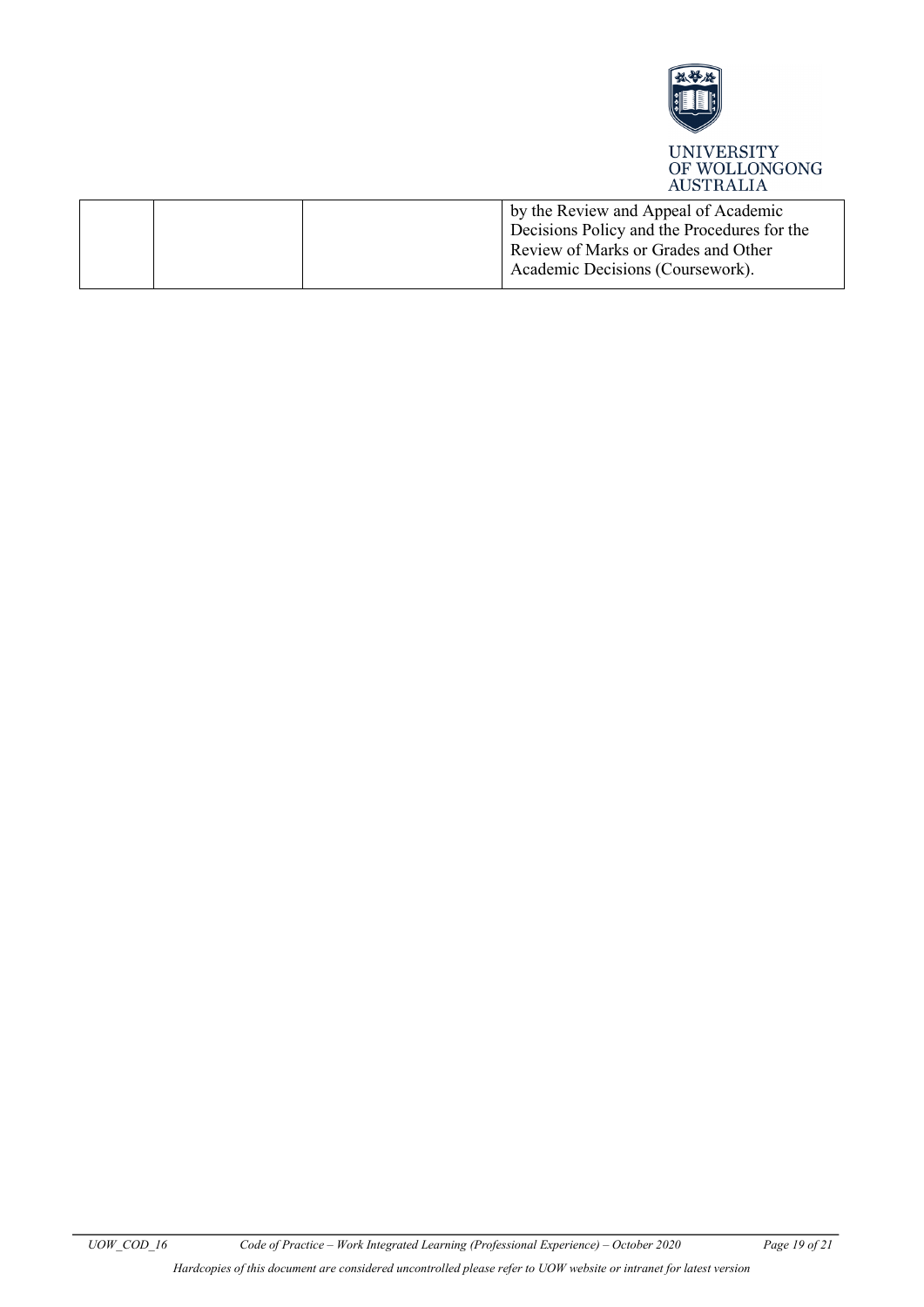

### <span id="page-19-0"></span>**Appendix 1 – Student Acknowledgement Form**

# <span id="page-19-1"></span>**(SAMPLE FOR FACULTY USE)**

### **PROFESSIONAL EXPERIENCE PROGRAM FACULTY OF [INSERT]**

I,\_\_\_\_\_\_\_\_\_\_\_\_\_\_\_\_\_\_\_\_\_\_\_\_\_\_\_\_\_\_\_\_\_\_\_\_\_\_\_\_\_\_\_\_\_\_\_\_\_\_\_\_\_\_\_\_\_\_\_\_\_\_\_\_\_\_\_\_\_\_\_\_\_,

(Student Number: \_\_\_\_\_\_\_\_\_\_\_\_\_\_\_\_\_\_\_\_\_\_\_\_\_\_\_\_\_\_\_\_\_\_\_\_\_\_\_\_\_\_\_\_\_\_\_\_\_\_\_\_\_\_\_\_\_\_\_\_\_)

 $of$   $\_$ 

acknowledge and confirm that:

 $\overline{\phantom{a}}$  , where  $\overline{\phantom{a}}$  , where  $\overline{\phantom{a}}$  , where  $\overline{\phantom{a}}$ 

- 1. I have read and understand the Code of Practice Work Integrated Learning (Professional Experience), noting in particular my responsibilities under the Code as a student undertaking a professional experience.
- 2. I have read and understand the [insert any additional faculty handbook or guidance material]

(Signature)

 $\frac{1}{2}$ 

Date